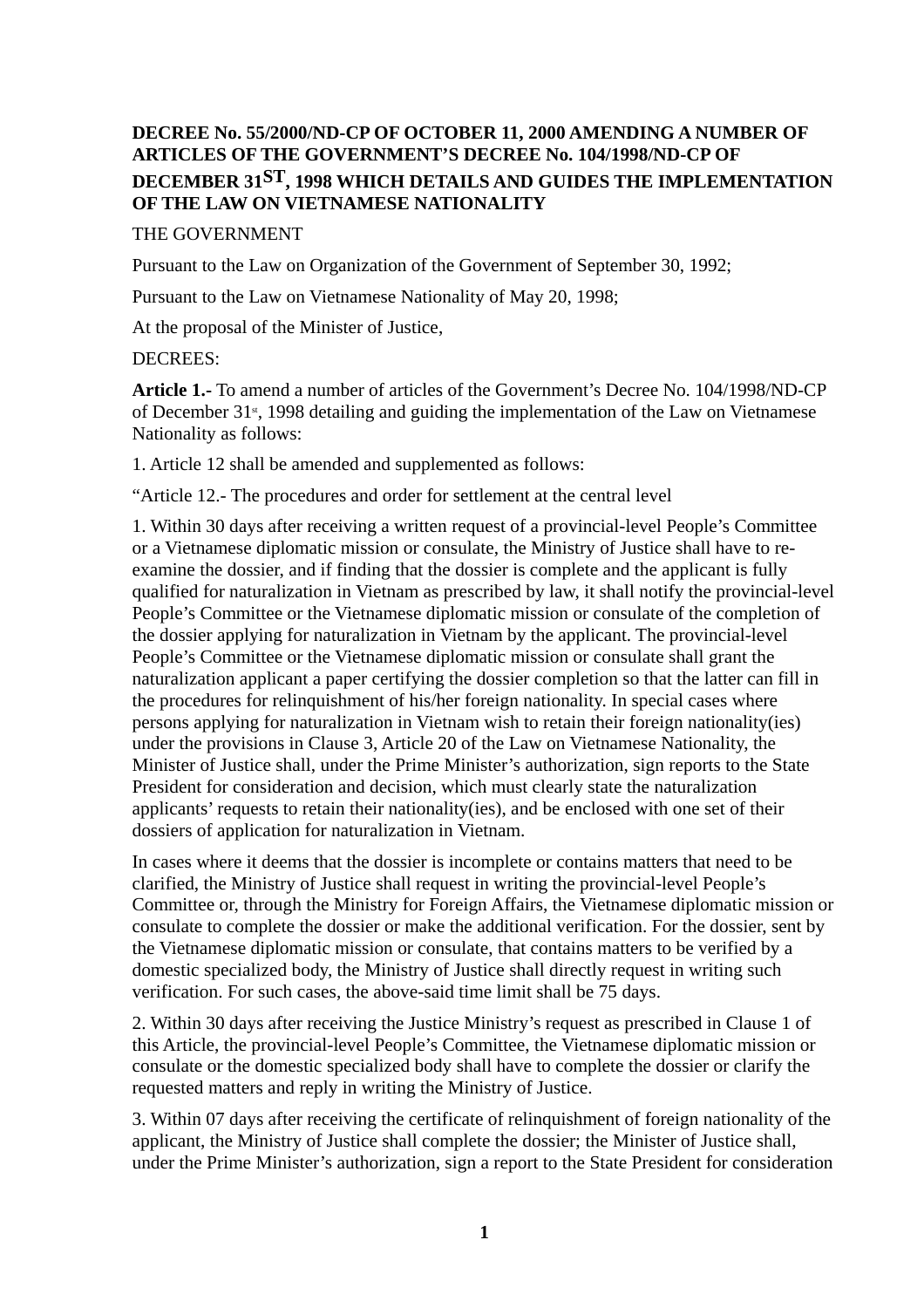and decision, which is enclosed with 01 set of the applicant's dossier applying for naturalization in Vietnam.

If the applicant is naturalized in Vietnam, the State President's decision shall write his/her Vietnamese name".

2. Article 16 shall be amended and supplemented as follows:

"Article 16.- The procedures and order for settlement at the central level

1. Within 30 days after receiving the written request of a provincial-level People's Committee or a Vietnamese diplomatic mission or consulate, the Ministry of Justice shall have to reexamine the dossier, and if finding that the dossier is complete and the applicant if fully qualified for Vietnamese nationality restoration as prescribed by law, the Minister of Justice shall, under the Prime Minister's authorization, sign a report to the State President for consideration and decision, which is enclosed with 01 set of the applicant's dossier of application for Vietnamese nationality restoration.

If the applicant's Vietnamese nationality restoration is permitted, the State President's decision shall write the applicant's Vietnamese name.

In cases where it deems that the dossier is incomplete or contains matters that need to be clarified, the Ministry of Justice shall request in writing the provincial-level People's Committee or, through the Ministry for Foreign Affairs, the Vietnamese diplomatic mission or consulate to complete the dossier or make the additional verification. For the dossier, sent by the Vietnamese diplomatic mission or consular office, that contains matters to be verified by a domestic specialized body, the Ministry of Justice shall directly request in writing such verification. For such cases, the above-said time limit shall be 60 days.

2. Within 15 days after receiving the Justice Ministry's request as prescribed in Clause 1 of this Article, the provincial-level People's Committee, the Vietnamese diplomatic mission or consulate or the domestic specialized body shall have to complete the dossier or clarify the requested matters and reply in writing the Ministry of Justice".

3. Article 24 shall be amended and supplemented as follows:

"Article 24.- The procedures and order for settlement at the central level

1. Within 30 days after receiving the written request of a provincial-level People's Committee or a Vietnamese diplomatic mission or consulate, the Ministry of Justice shall have to reexamine the dossier, and if finding that the dossier is complete and the applicant is fully qualified for Vietnamese nationality relinquishment as prescribed by law, the Minister of Justice shall, under the Prime Minister's authorization, sign a report to the State President for consideration and decision, which is enclosed with 01 set of the applicant's dossier of application for Vietnamese nationality relinquishment.

In cases where it deems that the dossier is incomplete or contains matters that need to be clarified, the Ministry of Justice shall request in writing the provincial-level People's Committee or, through the Ministry for Foreign Affairs, the Vietnamese diplomatic mission or consulate to complete the dossier or make the additional verification. For the dossier, sent by the Vietnamese diplomatic mission or consular office, that contains matters to be verified by the domestic specialized body, the Ministry of Justice shall directly request in writing such verification. For such cases, the above-said time limit shall be 60 days.

2. Within 15 days after receiving the Justice Ministry's request as prescribed in Clause 1 of this Article, the provincial-level People's Committee, the Vietnamese diplomatic mission or